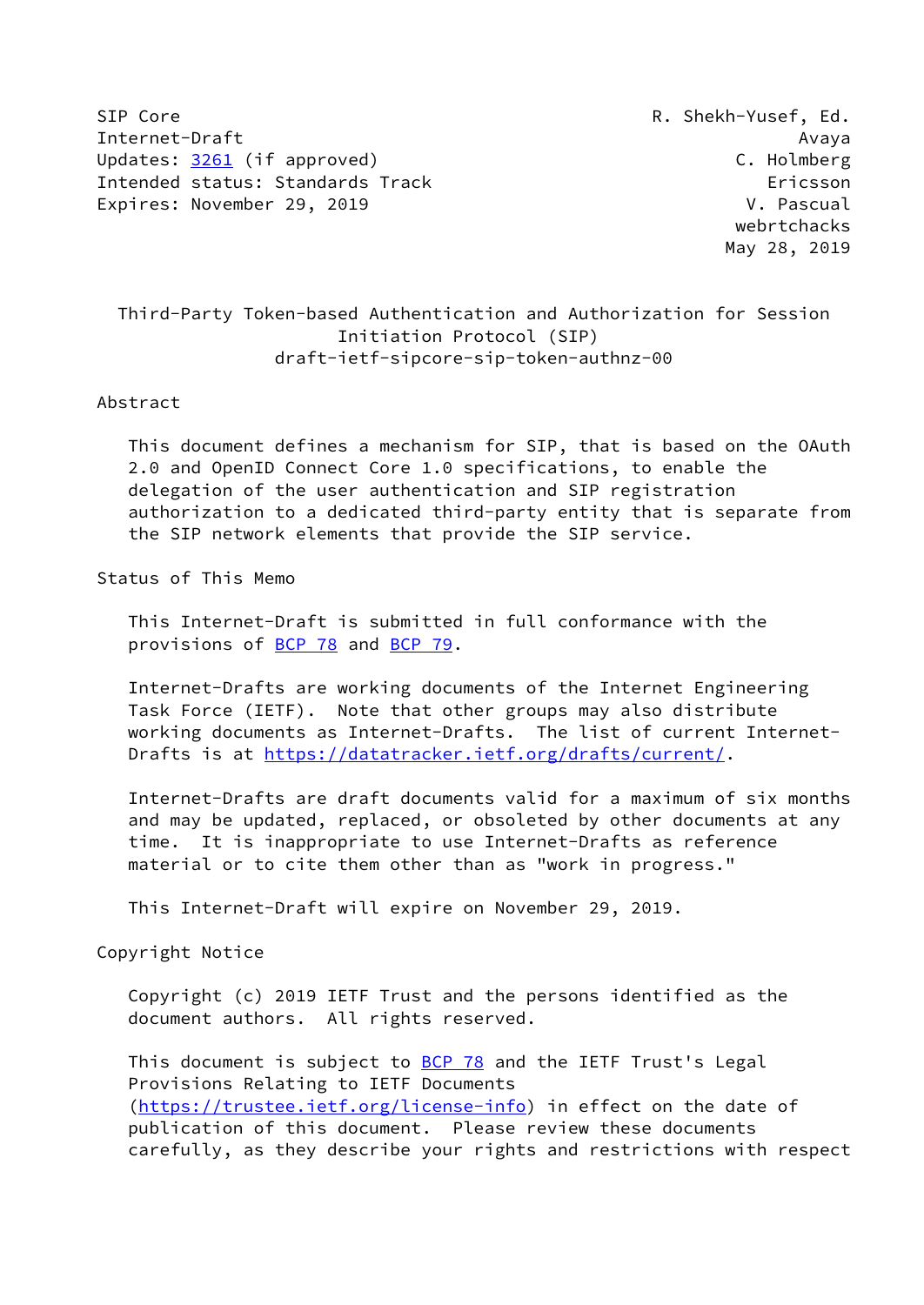<span id="page-1-1"></span>Internet-Draft 3rd-Party Token-based AuthNZ for SIP May 2019

 to this document. Code Components extracted from this document must include Simplified BSD License text as described in Section 4.e of the Trust Legal Provisions and are provided without warranty as described in the Simplified BSD License.

 This document may contain material from IETF Documents or IETF Contributions published or made publicly available before November 10, 2008. The person(s) controlling the copyright in some of this material may not have granted the IETF Trust the right to allow modifications of such material outside the IETF Standards Process. Without obtaining an adequate license from the person(s) controlling the copyright in such materials, this document may not be modified outside the IETF Standards Process, and derivative works of it may not be created outside the IETF Standards Process, except to format it for publication as an RFC or to translate it into languages other than English.

## Table of Contents

| 1.2. SIP User Agent Types        |  | $\overline{\mathbf{3}}$  |
|----------------------------------|--|--------------------------|
|                                  |  |                          |
|                                  |  |                          |
|                                  |  | $\overline{\phantom{0}}$ |
|                                  |  | 6                        |
|                                  |  | 6                        |
| JWT as Authorization Grant<br>4. |  | 6                        |
| 5.                               |  | 6                        |
| 6.                               |  |                          |
|                                  |  | 6                        |
| 8.                               |  |                          |
|                                  |  |                          |

## <span id="page-1-0"></span>[1](#page-1-0). Introduction

The SIP protocol [\[RFC3261](https://datatracker.ietf.org/doc/pdf/rfc3261)] uses the framework used by the HTTP protocol for authenticating users, which is a simple challenge response authentication mechanism that allows a server to challenge a client request and allows a client to provide authentication information in response to that challenge.

OAuth 2.0 [[RFC6749](https://datatracker.ietf.org/doc/pdf/rfc6749)] defines a token based authorization framework to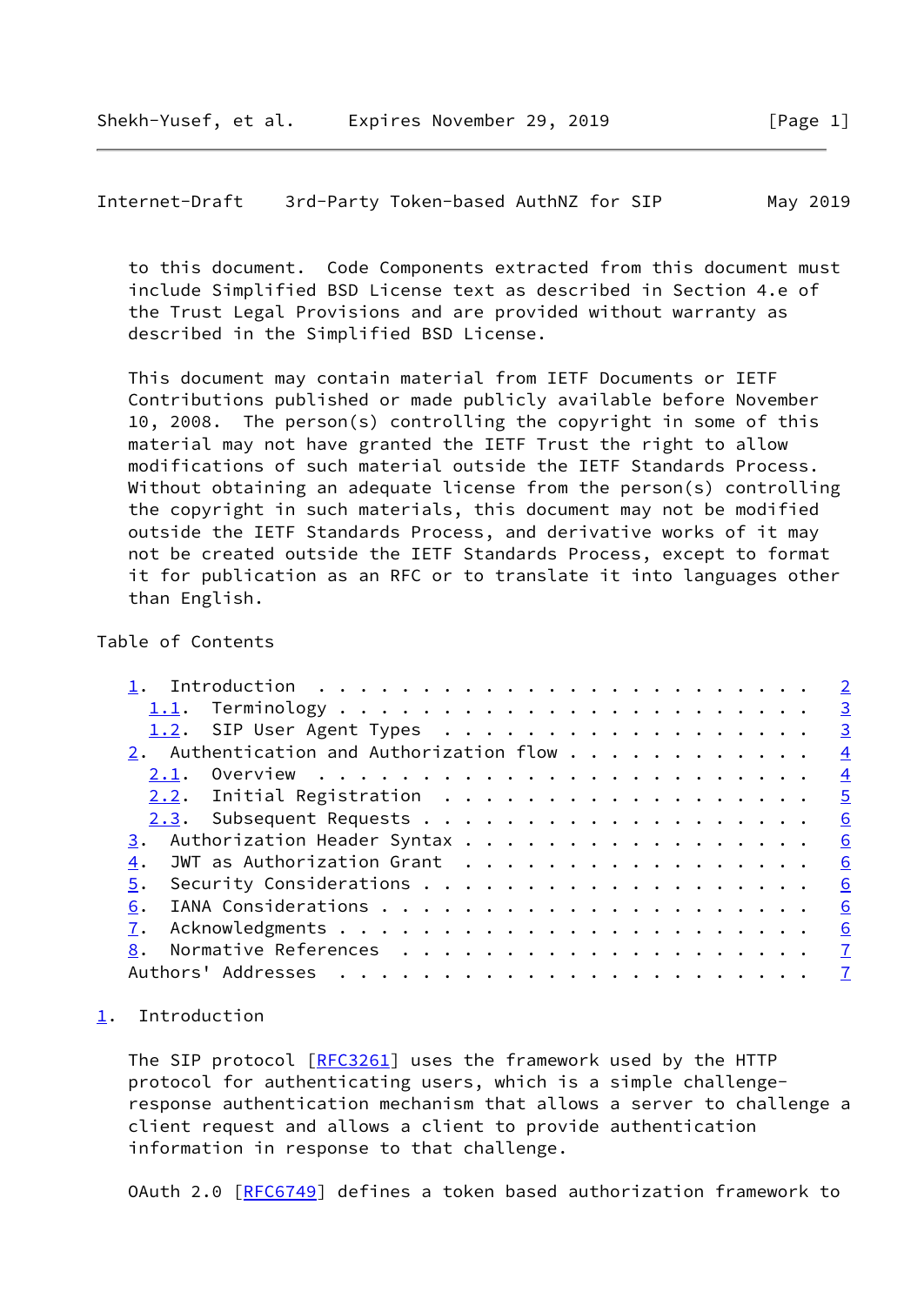allow clients to access resources on behalf of their user.

 The OpenID Connect 1.0 [\[OPENID](#page-6-6)] specifications defines a simple identity layer on top of the OAuth 2.0 protocol, which enables clients to verify the identity of the user based on the

Shekh-Yusef, et al. Expires November 29, 2019 [Page 2]

<span id="page-2-1"></span>Internet-Draft 3rd-Party Token-based AuthNZ for SIP May 2019

 authentication performed by a dedicated authorization server, as well as to obtain basic profile information about the user.

 This document defines an mechanism for SIP, that is based on the OAuth 2.0 and OpenID Connect Core 1.0 specifications, to enable the delegation of the user authentication and SIP registration authorization to a dedicated third-party entity that is separate from the SIP network elements that provide the SIP service.

#### <span id="page-2-0"></span>[1.1](#page-2-0). Terminology

 The key words "MUST", "MUST NOT", "REQUIRED", "SHALL", "SHALL NOT", "SHOULD", "SHOULD NOT", "RECOMMENDED", "MAY", and "OPTIONAL" in this document are to be interpreted as described in [\[RFC2119](https://datatracker.ietf.org/doc/pdf/rfc2119)].

#### <span id="page-2-2"></span>[1.2](#page-2-2). SIP User Agent Types

 [RFC6749] defines two types of clients, confidential and public, that apply to the SIP User Agents.

- o Confidential User Agent: is a SIP UA that is capable of maintaining the confidentiality of the user credentials and any tokens obtained using these user credentials.
- o Public User Agent: is a SIP UA that is incapable of maintainings the confidentiality of the user credentials and any obtained tokens.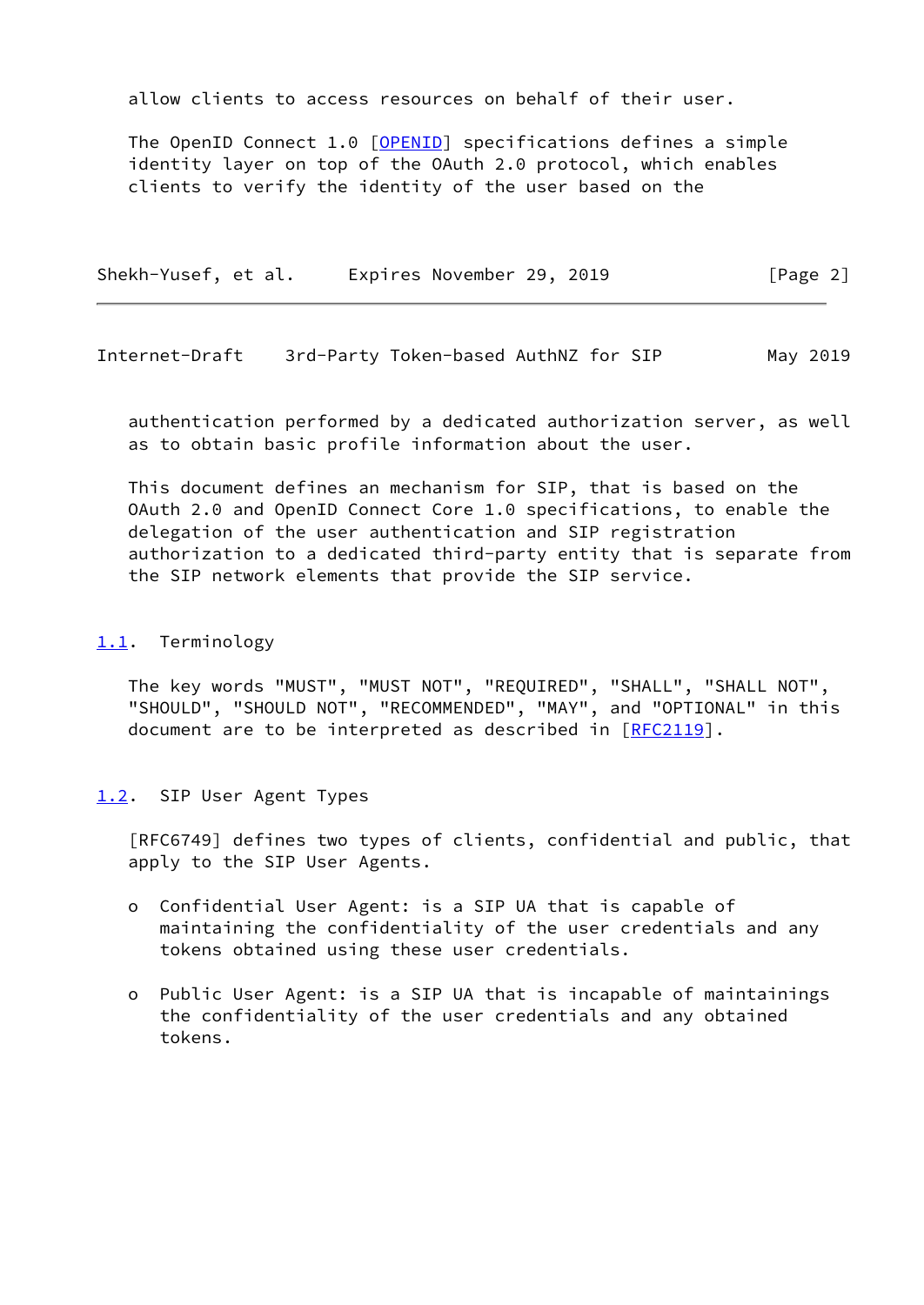Shekh-Yusef, et al. Expires November 29, 2019 [Page 3]

<span id="page-3-1"></span>Internet-Draft 3rd-Party Token-based AuthNZ for SIP May 2019

<span id="page-3-0"></span>[2](#page-3-0). Authentication and Authorization flow

 This flow is used by a Confidential UA with rich UI to authenticate to an authorization server and to directly obtain tokens to be able to register and get service from the SIP network.

## <span id="page-3-2"></span>[2.1](#page-3-2). Overview

The following figure provides a high level view of flow of messages:

UA Proxy AS --------------------------------------------------------------------- | | | [00] The UA prompts the user to provides his credentials | | | |  $|$   $[01]$  HTTP POST /token  $|$  |-------------------------------------------------------------->| | | | | [02] 200 OK {access\_token, refresh\_token, [id\_token]} | |<--------------------------------------------------------------| | | | | | | | [03] REGISTER with access\_token |------------------------------>| | | | | [04] HTTP POST /introspect | | | {access\_token} | | |------------------------------>|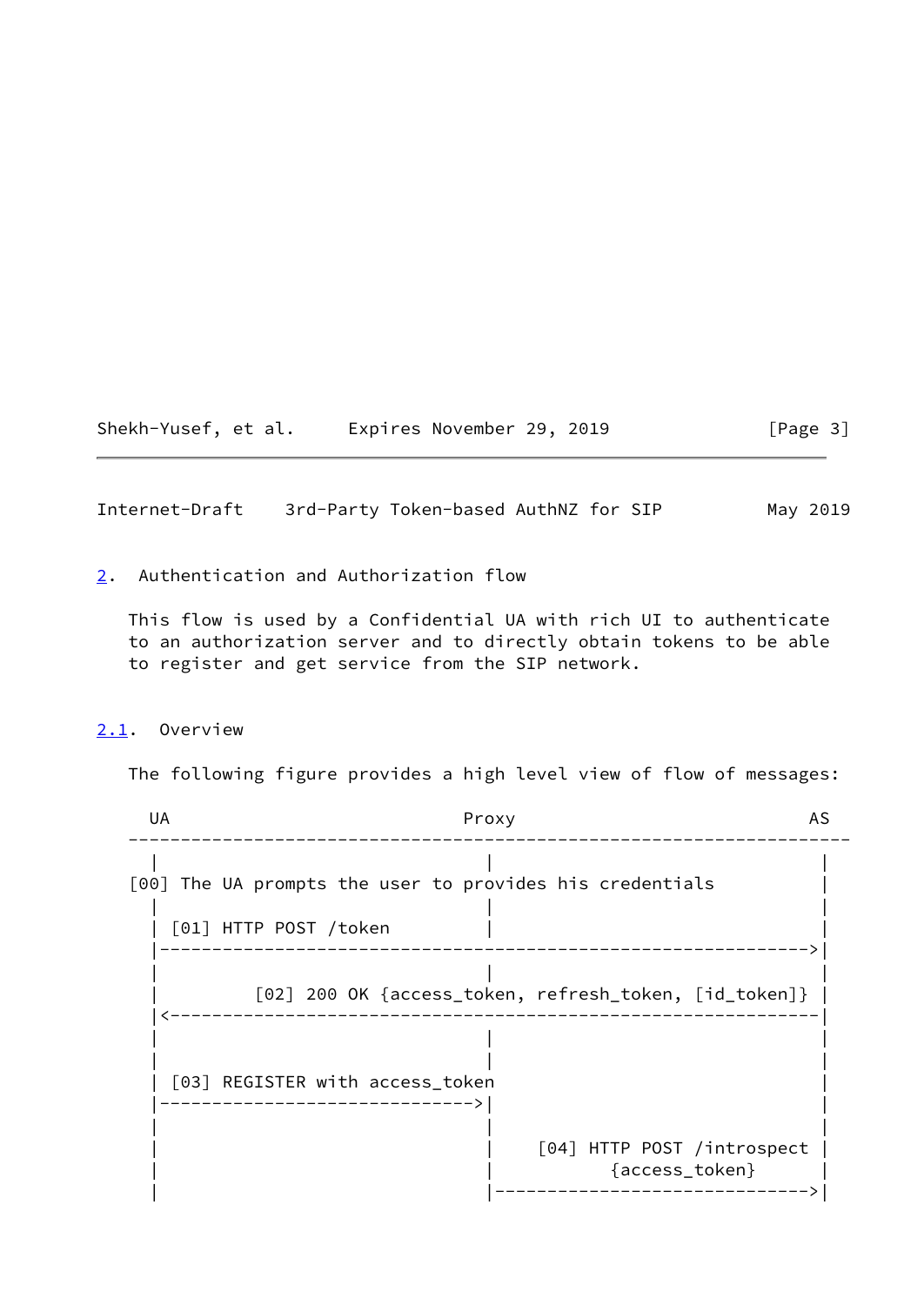| | | | | [05] 200 OK {metadata} | ----------------------- | | | | [06] 200 OK | | \_\_\_\_\_\_\_\_\_\_\_\_\_\_ | | |

Shekh-Yusef, et al. Expires November 29, 2019 [Page 4]

<span id="page-4-0"></span>Internet-Draft 3rd-Party Token-based AuthNZ for SIP May 2019

In step [00], the UA collects the user's credentials with the AS.

 In steps [01] and [02], the UA first contacts the Authorization Server to authenticate the user and obtain tokens to be used to get access to the SIP network.

 The tokens returned to the UA depend on the type of server: with an OAuth Authorization Server, the tokens provided are the access token and refresh token. With an OpenID Connect server, an additional ID- Token is returned, which contains the SIP URI of the user. The method used to authenticate the user and obtain these tokens is out of scope for this document.

 In step [03], the UA starts the registration process with the SIP proxy by sending a REGISTER request with the access token it obtained previously.

 The proxy validates the access token, and if the access token provided by the UA is an opaque token, then then proxy MAY perform an introspection, steps [04] and [05], to obtain more information about the token and its scope, as per [\[RFC7662](https://datatracker.ietf.org/doc/pdf/rfc7662)]. Otherwise, after the proxy validates the token to make sure it was signed by a trusted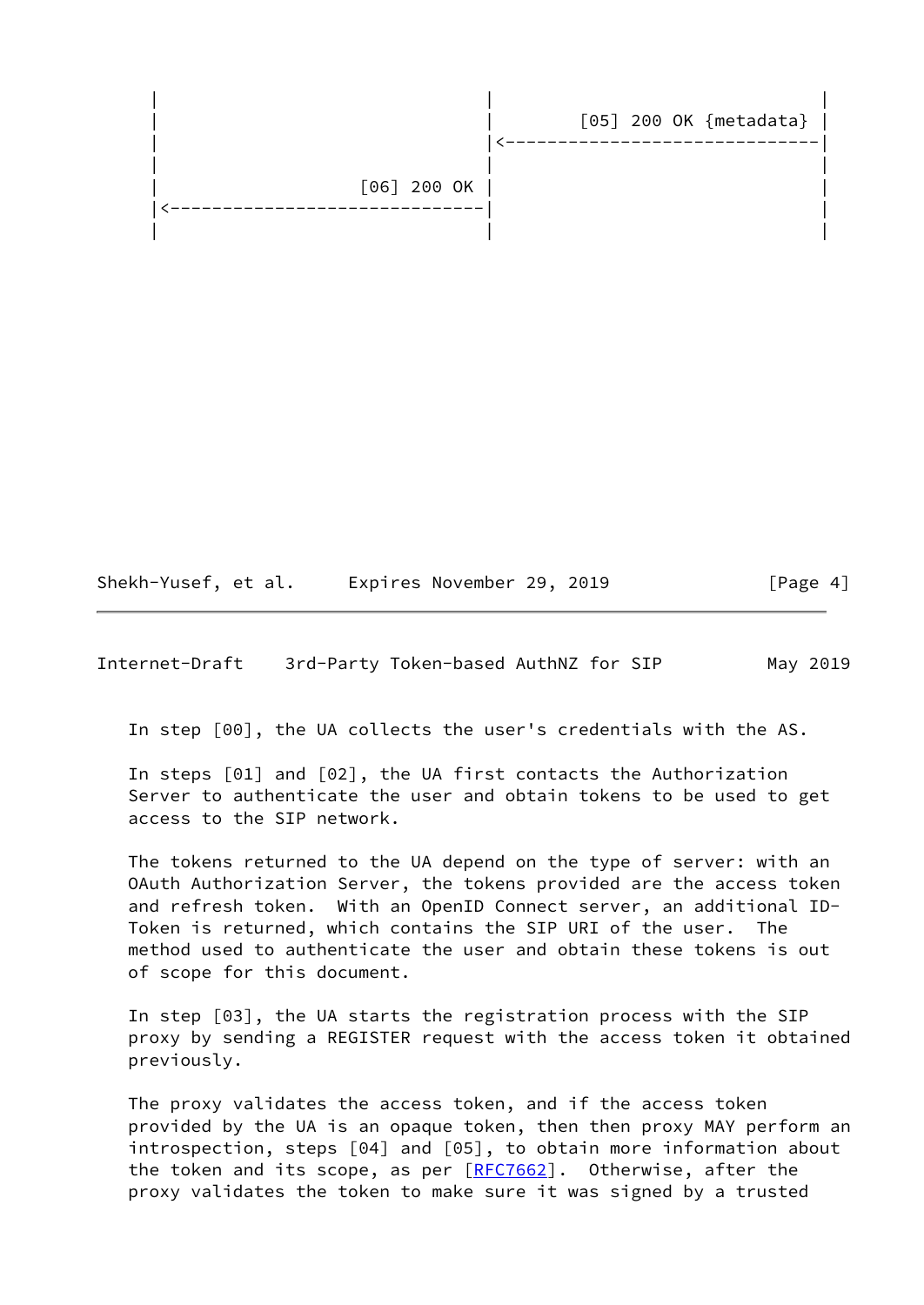entity, it inspects its claims and act upon it.

 When the proxy is satisfied with the token, it then replies with the 200 OK to complete the registration process.

#### <span id="page-5-0"></span>[2.2](#page-5-0). Initial Registration

 In step [03], the UA starts the registration process with the SIP proxy by sending a REGISTER request with the access token it obtained previously.

 If the access token obtained from the AS is an opaque token, then the UA MUST include an Authorization header field with the Bearer scheme in the request to carry the access token, as epcified in section  $3$ .

 If the access token obtained from the AS is a JSON Web Token (JWT) [\[RFC7519](https://datatracker.ietf.org/doc/pdf/rfc7519)], then the UA MUST include the token and grant type in the body of the request, as specified in [section 4](#page-6-0).

 When the proxy is satisfied with the token, it then replies with the 200 OK to complete the registration process.

| Shekh-Yusef, et al. | Expires November 29, 2019 | [Page 5] |
|---------------------|---------------------------|----------|
|---------------------|---------------------------|----------|

<span id="page-5-2"></span>Internet-Draft 3rd-Party Token-based AuthNZ for SIP May 2019

## <span id="page-5-1"></span>[2.3](#page-5-1). Subsequent Requests

 All subsequent requests from the UA MUST include a valid access token. The UA MUST obtain a new access token before the access token expiry period to continue to get service from the system.

<span id="page-5-3"></span>[3](#page-5-3). Authorization Header Syntax

 This section describes the syntax of the authorization header with the Bearer scheme.

 Authorization = "Authorization" HCOLON "Bearer" LWS "access\_token" EQUAL access\_token COMMA "token\_type" EQUAL token\_type \*(COMMA auth-param)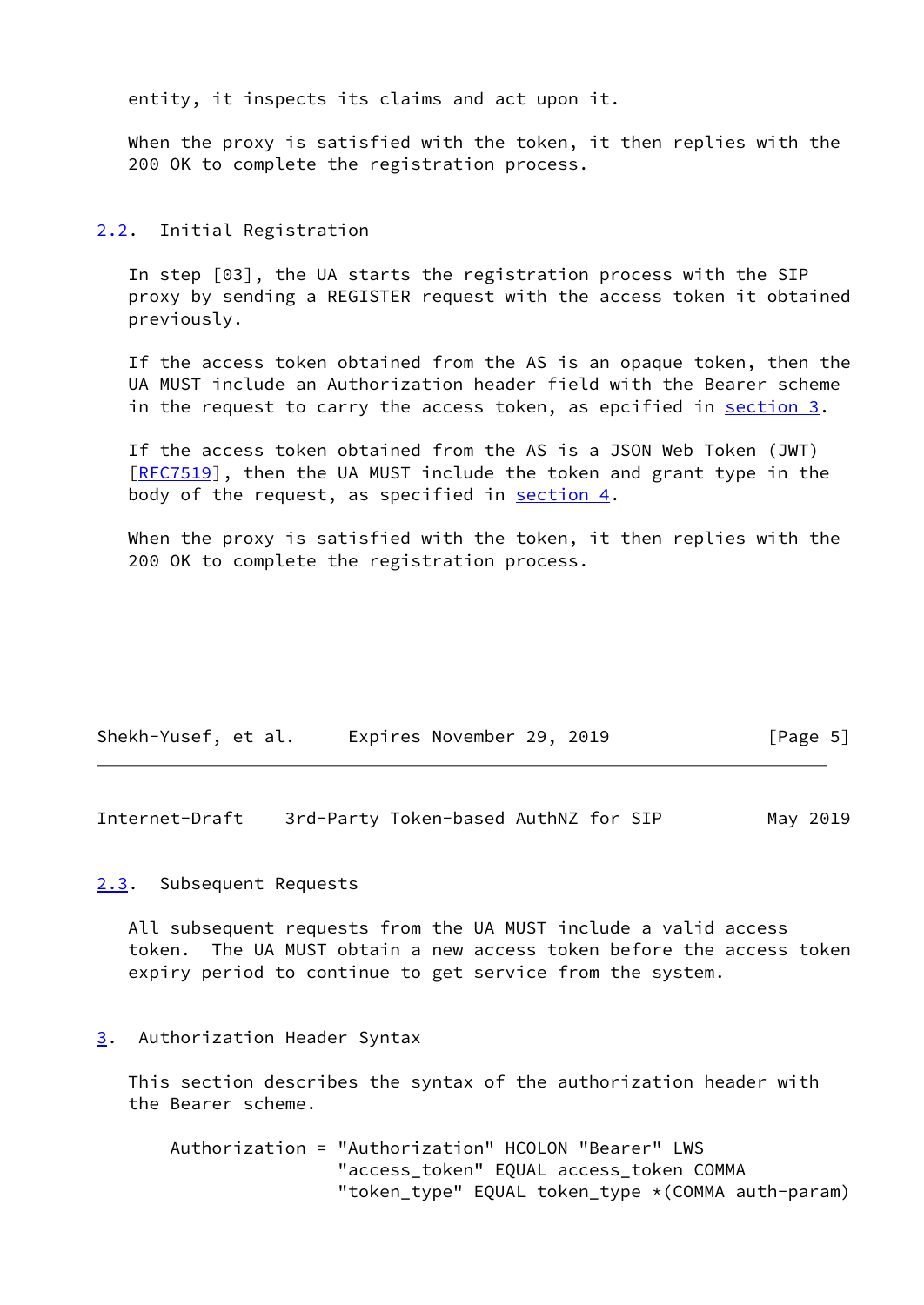```
 access_token = quoted-string
token_type = quoted-string
```
<span id="page-6-0"></span>[4](#page-6-0). JWT as Authorization Grant

 This section describes the syntax of the body of the request when a JWT is used to authorize the request, as defined in [\[RFC7523](https://datatracker.ietf.org/doc/pdf/rfc7523)].

grant\_type=urn:ietf:params:oauth:grant-type:jwt-bearer&assertion=<JWT>

<span id="page-6-1"></span>[5](#page-6-1). Security Considerations

TODO

<span id="page-6-2"></span>[6](#page-6-2). IANA Considerations

TODO

<span id="page-6-3"></span>[7](#page-6-3). Acknowledgments

TODO

| Shekh-Yusef, et al. | Expires November 29, 2019 |  | [Page 6] |
|---------------------|---------------------------|--|----------|
|---------------------|---------------------------|--|----------|

<span id="page-6-5"></span>Internet-Draft 3rd-Party Token-based AuthNZ for SIP May 2019

## <span id="page-6-4"></span>[8](#page-6-4). Normative References

- <span id="page-6-6"></span> [OPENID] Sakimura, N., Bradley, J., Jones, M., de Medeiros, B., and C. Mortimore, "OpenID Connect Core 1.0", February 2014.
- [RFC2119] Bradner, S., "Key words for use in RFCs to Indicate Requirement Levels", [BCP 14](https://datatracker.ietf.org/doc/pdf/bcp14), [RFC 2119](https://datatracker.ietf.org/doc/pdf/rfc2119), DOI 10.17487/RFC2119, March 1997,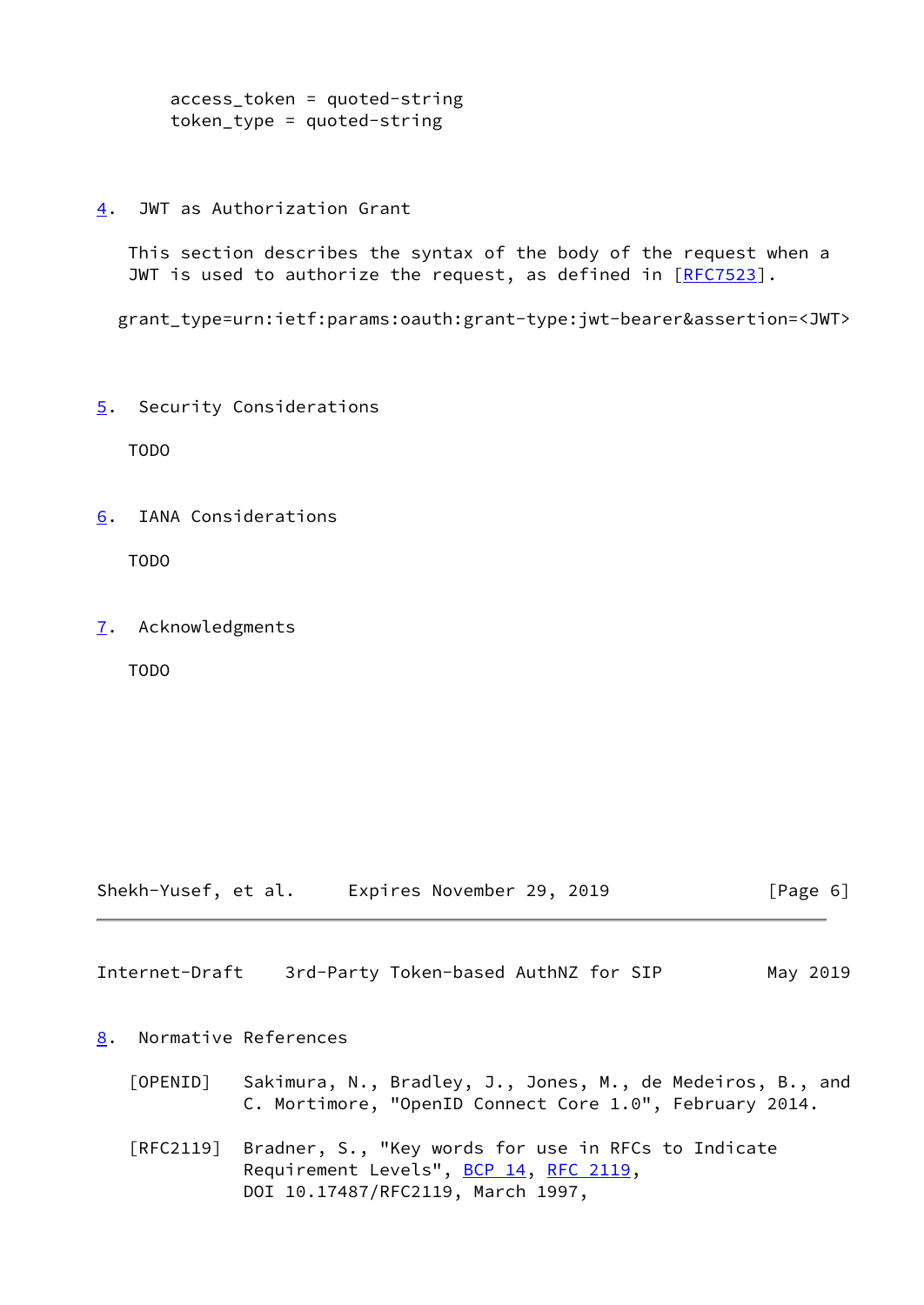<[https://www.rfc-editor.org/info/rfc2119>](https://www.rfc-editor.org/info/rfc2119).

- [RFC3261] Rosenberg, J., Schulzrinne, H., Camarillo, G., Johnston, A., Peterson, J., Sparks, R., Handley, M., and E. Schooler, "SIP: Session Initiation Protocol", [RFC 3261](https://datatracker.ietf.org/doc/pdf/rfc3261), DOI 10.17487/RFC3261, June 2002, <[https://www.rfc-editor.org/info/rfc3261>](https://www.rfc-editor.org/info/rfc3261).
- [RFC6749] Hardt, D., Ed., "The OAuth 2.0 Authorization Framework", [RFC 6749,](https://datatracker.ietf.org/doc/pdf/rfc6749) DOI 10.17487/RFC6749, October 2012, <[https://www.rfc-editor.org/info/rfc6749>](https://www.rfc-editor.org/info/rfc6749).
- [RFC7231] Fielding, R., Ed. and J. Reschke, Ed., "Hypertext Transfer Protocol (HTTP/1.1): Semantics and Content", [RFC 7231](https://datatracker.ietf.org/doc/pdf/rfc7231), DOI 10.17487/RFC7231, June 2014, <[https://www.rfc-editor.org/info/rfc7231>](https://www.rfc-editor.org/info/rfc7231).
- [RFC7519] Jones, M., Bradley, J., and N. Sakimura, "JSON Web Token (JWT)", [RFC 7519,](https://datatracker.ietf.org/doc/pdf/rfc7519) DOI 10.17487/RFC7519, May 2015, <[https://www.rfc-editor.org/info/rfc7519>](https://www.rfc-editor.org/info/rfc7519).
- [RFC7523] Jones, M., Campbell, B., and C. Mortimore, "JSON Web Token (JWT) Profile for OAuth 2.0 Client Authentication and Authorization Grants", [RFC 7523](https://datatracker.ietf.org/doc/pdf/rfc7523), DOI 10.17487/RFC7523, May 2015, [<https://www.rfc-editor.org/info/rfc7523](https://www.rfc-editor.org/info/rfc7523)>.
- [RFC7662] Richer, J., Ed., "OAuth 2.0 Token Introspection", [RFC 7662,](https://datatracker.ietf.org/doc/pdf/rfc7662) DOI 10.17487/RFC7662, October 2015, <[https://www.rfc-editor.org/info/rfc7662>](https://www.rfc-editor.org/info/rfc7662).

Authors' Addresses

 Rifaat Shekh-Yusef (editor) Avaya 425 Legget Drive Ottawa, Ontario Canada Phone: +1-613-595-9106

EMail: rifaat.ietf@gmail.com

Shekh-Yusef, et al. Expires November 29, 2019 [Page 7]

Internet-Draft 3rd-Party Token-based AuthNZ for SIP May 2019

Christer Holmberg